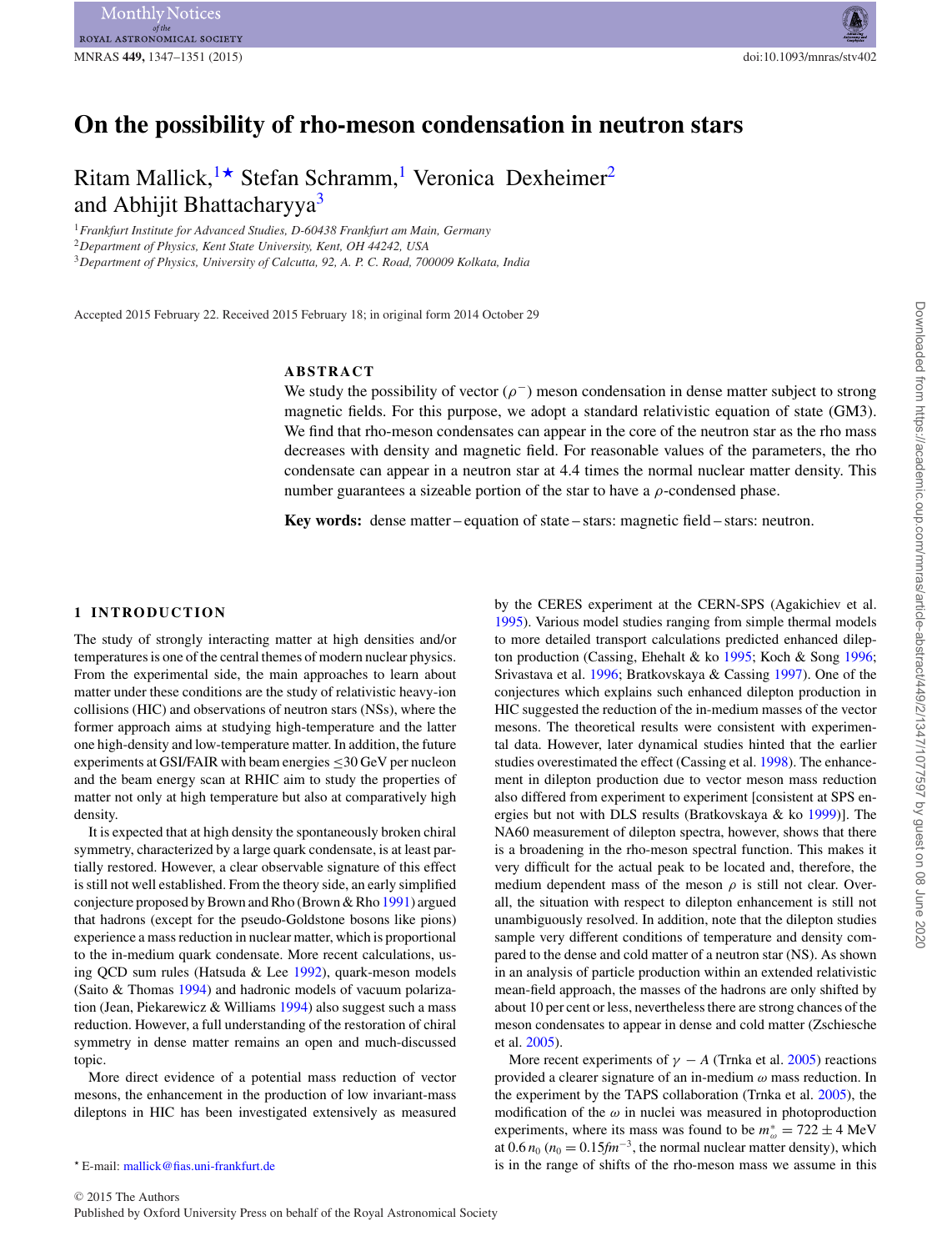investigation. Similar numbers were also found in 12 GeV photonnuclear reaction by Naruki et al. (Naruki et al.  $2006$ ). The  $\omega$  meson mass and quark-condensate were studied in more recent NJL model calculations (Huguet, Caillon & Labarsouque [2007\)](#page-4-14), where a scaling behaviour was approximately recovered using constraints from the TAPS experiment. However, the behaviour of the  $\rho$  mass in the zero-temperature/high-chemical potential regime is still largely undetermined.

On the other hand, QCD exhibits exciting physics in a strong background magnetic field, since quarks are electrically charged and can be strongly affected by the field (Chernodub [2013\)](#page-4-15). Strong magnetic field modify chiral symmetry breaking by increasing the quark-condensate (Schramm, Mueller & Schramm [1992a;](#page-4-16) Gusynin, Miransky & Shovkovy [1994\)](#page-4-17). However, the strength of the magnetic field necessary to effect the strongly coupled systems is about  $eB \sim m_{\pi}^2 \sim 3 \times 10^{18}$  G, where *e* is the charge of the electron, *B* is the magnetic field and *m*, denotes the mags of pion. Quarks and is the magnetic field and  $m_\pi$  denotes the mass of pion. Quarks and antiquarks can form condensates in the presence of strong magnetic fields. For the quark-antiquark bound state with light quarks, i.e. for the rho-meson, strong magnetic fields can enhance the formation of a condensate.

As will be discussed later, the key idea lies in the fact that a sufficiently strong magnetic field can trigger an instability in the vacuum leading to condensates in specific quark channels, especially with respect to the charged vector mesons generating nonzero  $\rho$  condensates (Schramm et al. [1992a;](#page-4-16) Chernodub [2013\)](#page-4-15). Huge magnetic fields are generated in peripheral of HIC, where the large nuclear charges and momenta magnify the magnetic field (Skokov, Illarionov & Toneev [2009\)](#page-4-18). At LHC energies of 3.5 TeV, the strength of the magnetic field could be as high as  $10^{20} - 10^{21}$  G (Schramm, Mueller & Schramm [1992b\)](#page-4-19). However, such a field only exists for a very short time and is restricted to a small volume.

On the other hand, the extreme conditions discussed above can occur naturally in NSs, where the nuclear density is several times the nuclear saturation density  $(n_0)$  and the magnetic field can be very strong (Ferrer et al. [2010;](#page-4-20) Dexheimer, Negreiros & Schramm [2012\)](#page-4-21). The high density (high chemical potential) can affect the rho-meson mass and, with the aid of a strong magnetic field, a condensate can subsequently form.

The possibility of pion and/or kaon condensation in NSs has been investigated in numerous studies in the past. Since it was first suggested by Migdal (Migdal [1971,](#page-4-22) [1973\)](#page-4-23), pion condensation and its impact on NS physics became the focus of intense discussion. There were calculations, both supporting and challenging a condensed state in the dense cores of compact stars. Similarly, for kaon (*K*−) condensation (Kaplan & Nelson [1986\)](#page-4-24), it was argued that since the electron chemical potential is an increasing function of density, whereas the effective (anti) kaon mass decreases with density, this allows condensation to set in at some density. Depending on the kaon-nucleon sigma term and the specific model, kaon condensation might occur at about 3–4 times saturation density. At this point, when the kaon energy becomes equal to the electron chemical potential, it is favourable for neutrons to decay to protons and kaons, rather than protons and electrons, giving rise to a kaon condensate. Such densities can easily be achieved in the cores of NSs and, therefore, condensation can take place. However, non-linear terms and the occurrence of hyperons tend to shift the onset of kaon condensation to higher densities (Mishra et al. [2010\)](#page-4-25), beyond values reached in NSs.

One general problem present in meson condensation studies is its effect on the NS masses. The discovery of pulsars PSR J1614−2230 and PSR J0348+0432 (Demorest et al. [2010;](#page-4-26) Antonidis et al. [2013\)](#page-4-27)

with masses of approximately  $2 M_{\odot}$  puts severe constraints on the stiffness of the equation of state (EoS) for the core of NSs. Therefore, a potential onset of meson condensation is important, since (zero-momentum) condensates soften the EoS, thereby reducing the predicted maximum mass of the stars.

In this work, we study the possibility of rho-meson ( $\rho^-$ ) condensation occurring inside an NS and look into the conditions which might make rho condensation possible. The first study regarding the possibility of rho condensate to appear in NSs was first considered in (Kolomeitsev & Voskresensky [2005;](#page-4-28) Voskresensky [1997\)](#page-4-29), where they assumed Brown-Rho type hadronic mass modifications at high density. However, they did not consider the effect of magnetic field in their work. There are various aspects which increase the possibility of condensation in an NS environment. First, the extreme dense core which could strongly amplify a density-dependence of the meson mass. Secondly, as the NS is in a charge-neutral state, condensation of negatively charged particles sets in whenever their mass drops below the lepton Fermi energy, in striking contrast to the situation in an HIC, where there is no such effect. Finally, there is a possibility of strong extended magnetic fields in at least certain classes of NSs, called magnetars, in which a substantial effect on the condensation of a charged spin-1 particles can take place. The paper is structured as below. In the next section (Section 2), we discuss the effect of density and magnetic field on the rho mass in a dense environment. We show our results in Section 3. Finally in Section 4, we discuss our results and draw conclusion from them.

### **2 RHO -MESON MASS MODIFICATION BY DENSITY AND MAGNETIC FIELD**

We use a standar[d](#page-2-0) relativistic mean field approach to study the possibility of rho-meson condensation. Within this approach, the nucleons interact through meson exchange represented by their mean field values. The scalar meson  $(\sigma)$  provides the attractive force, whereas the vector mesons  $(\omega, \rho)$  generate repulsion. In order to investigate whether the rho-meson will condense in an NS, we assume a simple relation for the rho-meson mass. Certainly, in more extensive calculations a fuller study of density- (or field-) dependent masses of all involved hadrons should be performed. Here, in order to determine whether such a condensation could take place in principle, for simplicity, we adopt a linear dependence of the rho mass on the scalar field,

$$
m_{\rho}^{\sigma*} = m_{\rho} - g\sigma,\tag{1}
$$

where *g* is a dimensionless constant and  $m<sub>o</sub> = 776$  MeV is the vacuum mass of the rho-meson. This term effectively introduces a coupling term of the vector and scalar fields.

In the presence of a background magnetic field of strength *B*, the energy level  $E_{n, S_x}$  of a particle of mass *m*, charge *e*, and spin *s* in the Landau level *n* is given by (Skalozub [1985;](#page-4-30) Ambjorn & Olsen [1991;](#page-4-31) Schramm et al. [1992b;](#page-4-19) Chernodub [2010,](#page-4-32) [2013\)](#page-4-15)

$$
E_{n,S_x}(p_x) = \sqrt{p_x^2 + m^2 + (2n - g_B S_x + 1)eB},
$$
\n(2)

where  $S_x$  and  $p_x$  are the spin projection and momentum projection on to the magnetic field axis, and  $g_B$  is gyromagnetic ratio of the particle which is taken to be 2 for the rho-meson (Samsonov [2003;](#page-4-33) Hedditch et al. [2007;](#page-4-34) Bhagwat & Maris [2008\)](#page-4-35). Therefore, the energy squared of the lowest state for a charged rho-meson corresponding to  $p = 0$ ,  $n = 0$  and  $S_x = 1$  is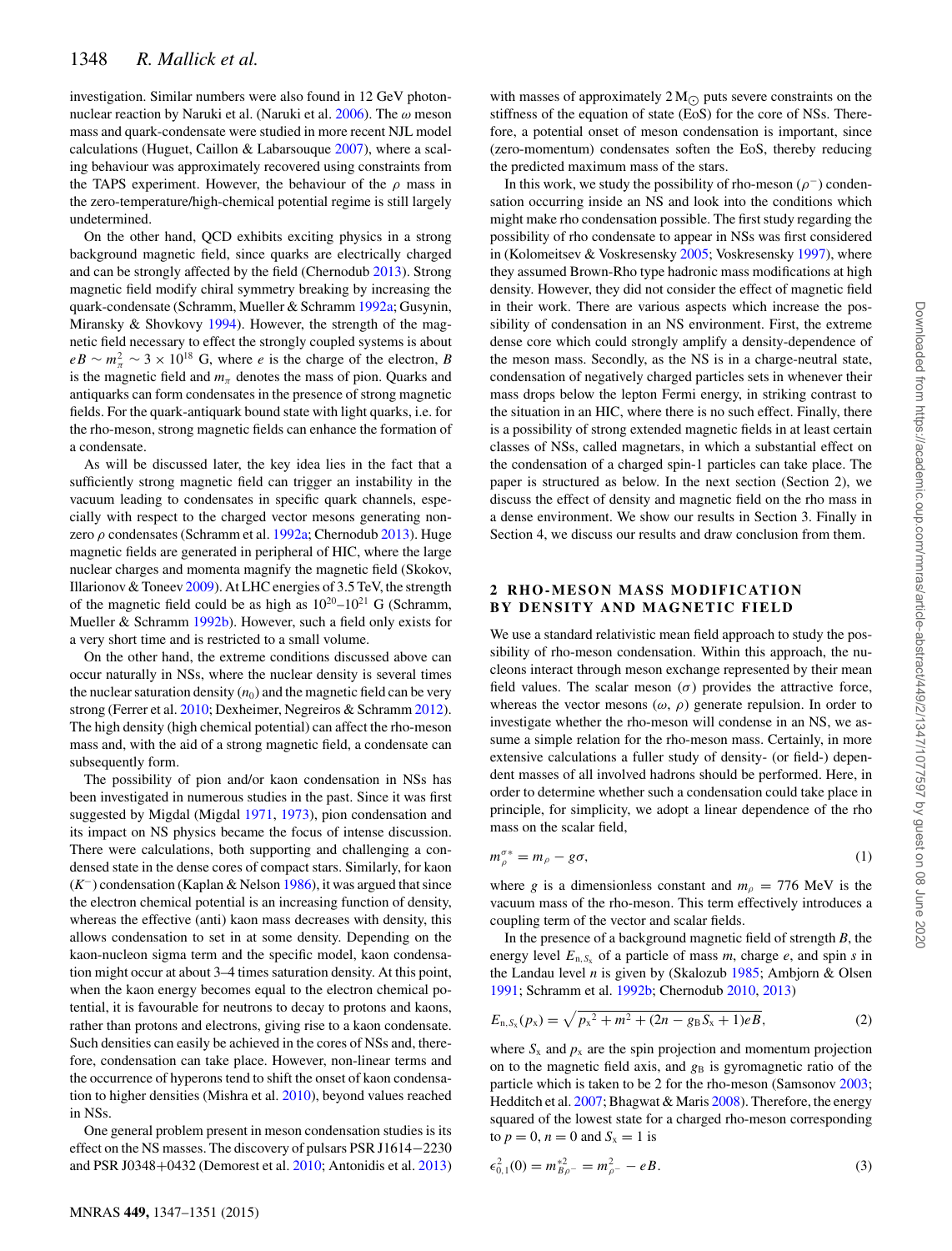Taking these two effects into consideration, the energy squared becomes

$$
\epsilon^2 = m_{\rho^-}^{*2} = (m_\rho - g\sigma)^2 - eB. \tag{4}
$$

These equations point to the fact that, in principle, if the scalar field or magnetic field is high enough, the effective mass squared of the rho-meson can be negative and condensation can take place. However, for NSs, the situation is less restrictive. As mentioned above, the mass of the  $\rho^-$  only has to fall below the electron chemical potential, so that electrons can be replaced by negative rho-mesons for generating a charge-neutral system. In this case, we obtain an NS with rho-meson condensation.

In order to have a better idea about if and how the rho-meson condensation takes place in an NS, we have to adopt a specific model. Here, we choose a standard relativistic mean field description including electrons to ensure charge neutrality of matter. We choose the GM3 parametrization for our calculation as its EoS has frequently been used in the literature to describe nuclear matter in NSs (Glendenning & Moszkowski [1991\)](#page-4-36). This EoS can generate 2 solar mass NSs, which is an important criterion. We solve the mean field equations at finite density including the additional term from equation (1). As this term does not affect isospin symmetric matter, the isospin-independent quantities of saturated matter for the GM3 parameters do not change. However, the GM3 value of the asymmetry energy  $(a_{sym} = 32.5 \text{ MeV})$  changes. Therefore, while varying the field-dependence of the meson mass with the coupling *g* from equation (1), we accordingly adjust the  $g_{N\rho}$  coupling of the nucleon to the rho-meson in order to maintain the original value of *a*sym. This conforms with the discussion in Heide et al. [\(1994\)](#page-4-37), where an unphysical relative shift of the nuclear proton and neutron levels have been observed when the total mass of the rho-meson was generated by a coupling to the scalar field. This then led to a shift of the isospin behaviour in nuclear matter, which we avoid by rescaling the nucleon-rho coupling strength.

### **3 RESULTS**

The results for stellar matter calculations are shown in Fig. [1.](#page-2-0) We plot the variation of the electron chemical potential and the effective mass of the rho-meson as a function of normalized baryon density. The dashed lines represent the rho-meson effective mass and the solid lines depict the electron chemical potential. In Fig. [1\(](#page-2-0)a), the black lines show the respective values without any density or magnetic field effect  $(g = 0, B = 0)$ . In this case, we find that there is no point of intersection between the lines, which means the rho-meson does not condense in this environment for any reasonable density.

The maximum bound of the strength of the magnetic field in NS is still not very well established. While magnetic fields as high as  $10^{15}$ G have been measured at the surface of magnetars (Duncan & Thompson [1992;](#page-4-38) Paczynski [1992;](#page-4-39) Thompson & Duncan [1996;](#page-4-40) Melatos [1999\)](#page-4-41), fields as high as  $10^{16}$  have been measured inside them (Makishima et al. [2014\)](#page-4-42). However, the upper bound in the cores of NSs is still not well understood. Most of the general relativistic calculations (Bocquet et al. [1995;](#page-4-43) Cardall, Prakash & Lattimer [2001;](#page-4-44) Mallick & Schramm [2014\)](#page-4-45) show it to lie somewhere in between  $10^{18}-10^{19}$  G. Similar values are also obtained from Virial theorem estimates employing a classical calculation, which was discussed recently in Potekhin & Yakovlev [\(2012\)](#page-4-46). The exact value of the magnetic field and its structure depend strongly on the EoS and the region of the star. This limit also needs to be calculated taking into account general relativity and magnetic field modifications in the metric, not to mention magnetic field modifications to the EoS itself.

To have a maximum effect on the rho-meson by the magnetic field, we choose a magnetic field strength a bit on the higher side of the accepted value of a strength of  $7 \times 10^{18}$  G ( $5 \times 10^5$  MeV<sup>2</sup> in Lorentz–Heaviside natural units). The inclusion of the magnetic field  $(B \neq 0)$  shifts the curves but is still not able to generate a point of intersection (red lines in Fig. [1](#page-2-0) a), which points to the fact that the magnetic field alone cannot give rise to rho-meson condensation in a compact star. In order to produce rho condensation solely due to a strong magnetic field, much higher values for the magnetic field are required (3–4  $\times$  10<sup>19</sup> G). Studies suggest that such high magnetic fields are difficult, if not impossible, to realize in an NS; however, they may locally appear for a short time during HIC. For rho-meson condensation to take place in NSs a rho-meson mass modification must be included. Taking this effect into account, we find that the blue lines (in Fig. [1](#page-2-0) a) intersect at about 7.6 times nuclear saturation density (for  $B = 0$ ). For such variation, we have assumed a vectorscalar coupling  $g = -4$ . Recent measurements of pulsar masses suggest that the central energy density of NSs might lie between 2–5 times nuclear saturation values (Demorest et al. [2010\)](#page-4-26). On the other hand, a calculation assuming a soft low-density EoS coupled with stiff high-density EoS, showed that the maximum upper-bound

<span id="page-2-0"></span>

**Figure 1.** The electron chemical potential (solid lines) and effective  $\rho$ <sup>-</sup> mass (dashed lines) are plotted as functions of normalized density. The points of intersection mark the density at which the rho-meson condensation appears.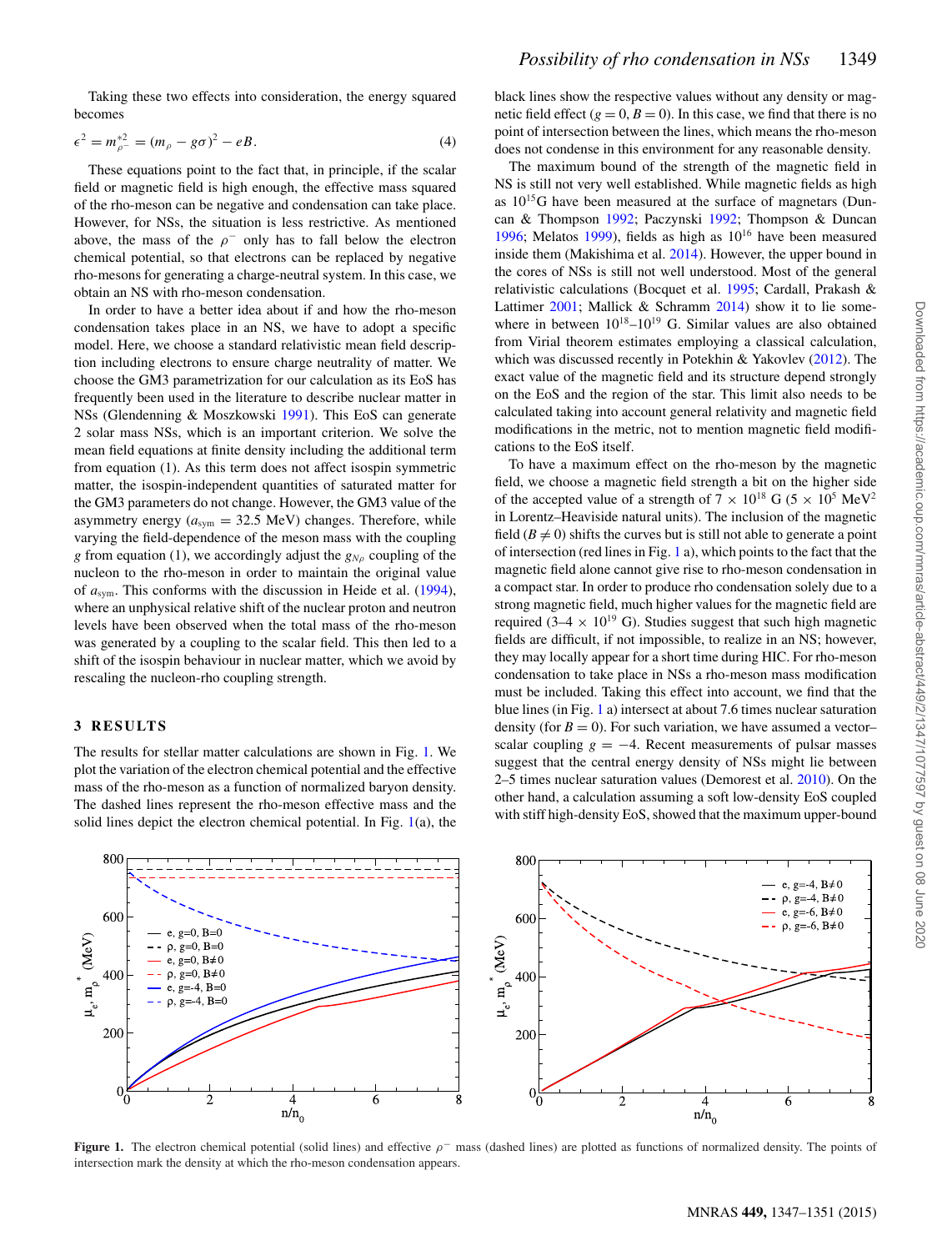<span id="page-3-0"></span>

**Figure 2.**  $n_c/n_0$  is shown as a function of the slope (*L*) parameter. The *L* parameter is dependent on the scalar coupling *g*.

density for a 2 solar mass pulsar is about 8*n*<sup>0</sup> (Lattimer & Prakash [2005;](#page-4-47) Lattimer [2012\)](#page-4-48). In order for condensation to occur at such densities one must consider the effects of density-dependence of the rho-meson mass and the effect of magnetic fields simultaneously.

In Fig. [1\(](#page-2-0)b), we plot curves for the case in which both (in-medium and magnetic) effects are taken into account. With the above mentioned values of *B* and *g*, the  $\rho$  condensate sets in at approximately 6.9 times saturation density. However, if we now increase the value of *g*, i.e. assuming a larger rho mass modification due to in-medium effects, the condensate sets in at smaller densities. For  $g = -6$ , the condensate appears around 4.4 times nuclear saturation density. Therefore, for an NS with a central density of 6 times nuclear density, a rho-meson condensate appears in the core of the star and extends up to the radius where the nuclear density is 4.4 times nuclear density.

The lower limit of the effective rho-meson mass depends on the coupling constant *g*, i.e. the larger *g*, the lower the value of  $m_{\rho}^{*}$  in the dense matter. However, there is a lower bound to the rho-meson mass which is provided by nuclear matter properties rho-meson mass which is provided by nuclear matter properties, namely the symmetry energy slope *L*, defined as  $L = 3 d a_{sym}/d n$ , which describes the change of the asymmetry properties of matter with density. The value of *L* is expected to be in the range between 40–115 MeV at nuclear saturation density (Chen, Ko & Li [2005;](#page-4-49) Tsang et al. [2012;](#page-4-50) Lattimer & Lim [2013\)](#page-4-51). In our case, the value of the *L* depends on *g*. In Fig. [2,](#page-3-0) we plot the normalized critical density for rho-meson condensation  $n_c$  ( $n_c/n_0$ ) as a function of *L*. The curve clearly shows that  $n_c$  saturates at about  $4\rho_0$  for large *L*. Increasing *L* (meaning increasing *g*) further does not affect  $n_c$  significantly. This shows that however large we make *g*, the condensate does not appear before the density of the star reaches 4 times nuclear saturation density for any reasonable nuclear matter properties. The figure also illustrates that the decrease in the rho-meson condensate critical density due to density dependent rho-meson mass corresponds to larger values of *L* (when compared to the original value of the model with fixed rho-meson mass). As the rho-meson enters the GM3-Lagrangian in a simple way through linear couplings to the nucleons, it is quite natural to assume that other models with an analogous treatment of the rho-meson would result into similar shifts of *L*. Therefore, models with very high original values of *L* do not yield a phenomenologically valid description of nuclear matter if one introduces strong rho-meson mass shifts like the one shown in equation (1).

<span id="page-3-1"></span>

**Figure 3.** Sequence of stars for the GM3 EoS. The mass is shown as function of the central energy density. When both *g* and *B* are set to zero, there is no rho condensate inside the stars and the maximum mass achieved is 2.05 solar mass. When *g* and/or  $B \neq 0$  the condensate appears. The dotted lines indicate stars that contain some amount of rho condensate.

To study how rho condensation impacts the macroscopic properties of an NS, we solve the Tolman–Oppenheimer–Volkov equations. In Fig. [3,](#page-3-1) we plot the sequence of stars obtained using the GM3 EoS. The black line represents the results for an NS where there is no  $\rho^-$  condensate and no magnetic field. The maximum mass achieved is about  $2.05 M_{\odot}$ . The red and blue curves show the sequence, where rho-meson condensation takes place. The solid parts of the curves represent stars which do not contain rho condensate, whereas the dotted parts of the curves indicate stars that have some amount of  $\rho^-$  condensate in their cores. For these curves, the magnetic field is set to zero or kept constant at  $B = 7 \times 10^{18}$  G (as in Fig. [1\)](#page-2-0). We find that as we increase *g*, the condensate appears much earlier, i.e. more and more stars of the sequence have a condensate region in their cores. Note that, we have determined the onset of condensation in stars but have not performed a full calculation of the star structure including a condensate. For  $g = -4$ , the condensation sets in just around the maximum mass ( $M_{\text{max}} = 2.1 \text{ M}_{\odot}$ ), i.e. the stars which develop a condensate are already in the sequence of unstable stars. In the case of  $g = -6$ , the maximum star mass has a value of  $M_{\text{max}} = 2.13 M_{\odot}$ , whereas the condensation sets in at 2 solar masses. Thus, assuming a drastic softening of the EoS, the largest possible shift of the maximum star mass is determined by the mass when condensation starts to occur, which, for this specific model, yields a shift downwards by  $0.13 M_{\odot}$  for a coupling of  $g = -6$ , as can be inferred from Fig. [3.](#page-3-1) It is important to note that the effect of macroscopic magnetic fields on star masses has the opposite effect. Therefore, on one hand the condensation would try to bring the star mass down and on other hand the magnetic field would try to increase its mass. The exact amount by which the star masses shift with the magnetic field and condensation is highly non-trivial (Bocquet et al. [1995;](#page-4-43) Cardall et al. [2001;](#page-4-44) Mallick & Schramm [2014\)](#page-4-45) and, for this reason, we chose not to discuss it numerically in this work.

#### **4 SUMMARY AND DISCUSSION**

To summarize, we studied the possibility of rho-meson condensation within a standard relativistic mean field approach. While not rigorously proving the existence of the condensate, we have shown that such a state can be achieved, especially in a stellar